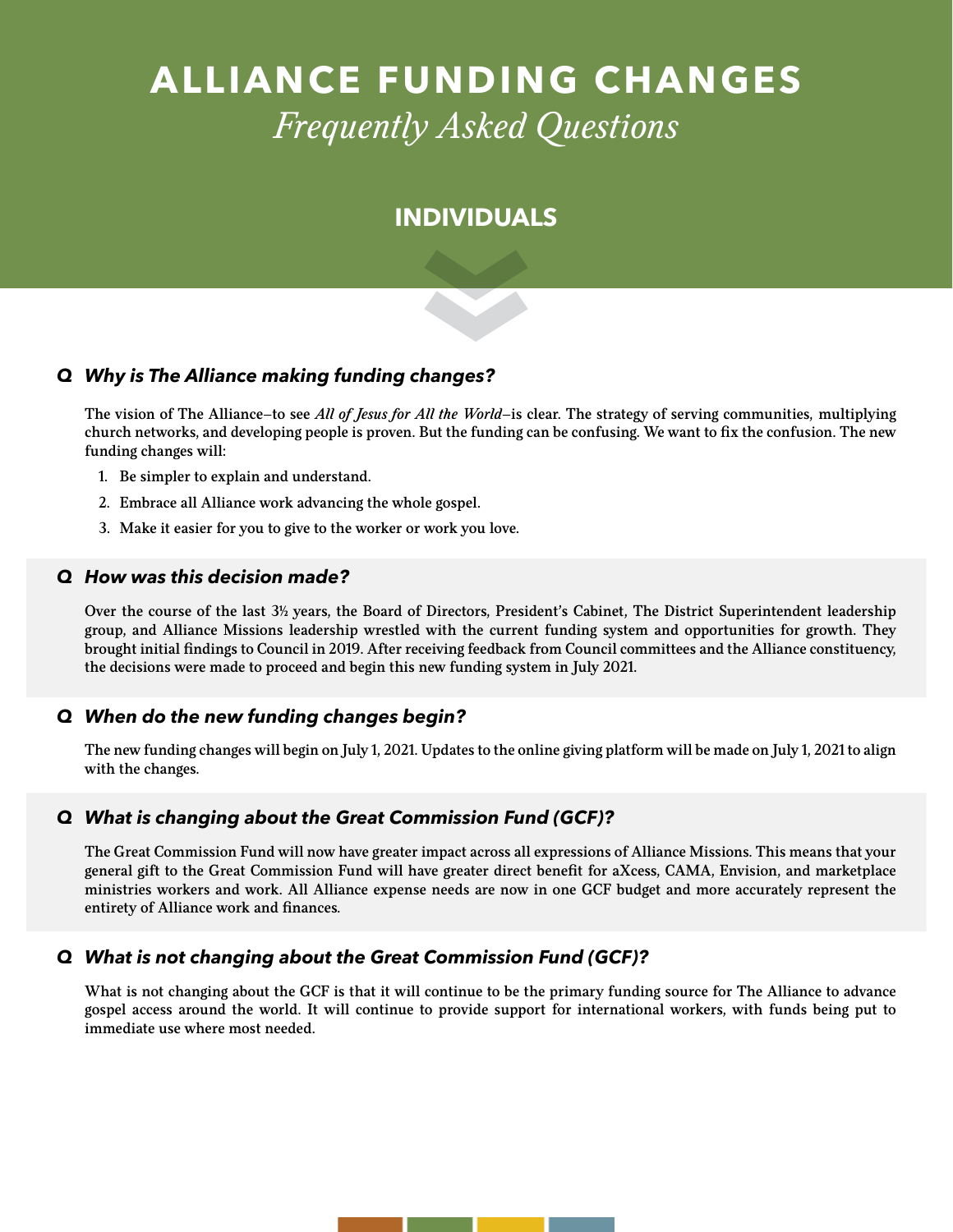# *Q Which type of gift is better? Should I give generally through the GCF or specifcally to a worker or work?*

Now ALL gifts are equally needed, and each gift is celebrated! If you want to give generally to all workers and work through the GCF, this is great and so needed. If you want to partner with a specific worker or work, this is great and so needed. You are invited to partner where you feel led to give. One type of gift is not more important than another type; what is important is that we all lean in together to send more workers and accomplish the work that God has called us to do.

# *Q What does this change mean for IWs?*

Every Alliance international worker—from aXcess, CAMA, Envision, and marketplace ministries—will now ask you to partner with them and their ministry in two simple ways:

- 1. Give generally to The Alliance.
	- a. Every international worker will now benefit from this kind of gift.
		- i. For aXcess workers, CAMA workers, and Envision site leaders, general giving will cover a portion of a worker's compensation, language study, children's education, and ministry and operating budgets.
		- ii. For marketplace ministries workers, who are contract workers with The Alliance, general giving will help with health insurance, language grants, professional development, and member care.
- 2. Give specifically to the ministry they are involved in.
	- a. The worker will have the freedom to use these ministry funds based upon an approved budget. With your gifts, the worker can stay on the field and meet vital ministry needs in the communities they serve.

Each type of gift is vital for our workers. Each type of gift matters. Each type of gift is counted as part of the new Great Commission Fund.

# *Q How do the funding changes impact short-term workers?*

Nothing will change with Envision short-term workers, Envision mid-term workers, or Alliance Missions' apprentices. Each individual will continue to need to raise their own funds for trips, internships, residencies, and apprenticeships.

# *Q I give an automatic recurring gift; do I need to make any changes to the designation of my gift?*

If you give a recurring general gift to the Great Commission Fund . . .

1. No change is necessary! Your gift will continue to be put to immediate use where it is most needed. It will now have greater direct impact for all expressions of Alliance Missions: aXcess, CAMA, Envision, and marketplace ministries.

If you give a recurring gift to a worker you love . . .

1. Starting on July 1, 2021, changing your designation from a specific account—like support, work, vehicle, or outfit—to the worker's one ministry account will be of greater benefit to the worker. While you will not be required to make this change, the worker will have greater flexibility to use your donation as most needed according to their ministry needs, versus receiving gifts to the separate categories of support, work, vehicle, or outfit.

If you give a recurring gift to a project you love . . .

1. No change is necessary! If you give to a project you love, you can continue to do so! The work you love will continue and your gift is still necessary to accomplish the ministry.

If you give a recurring gift to CAMA . . .

1. No change is necessary! If you give to CAMA, you can continue to do so! The work you love will continue and your gift is still necessary to accomplish the ministry.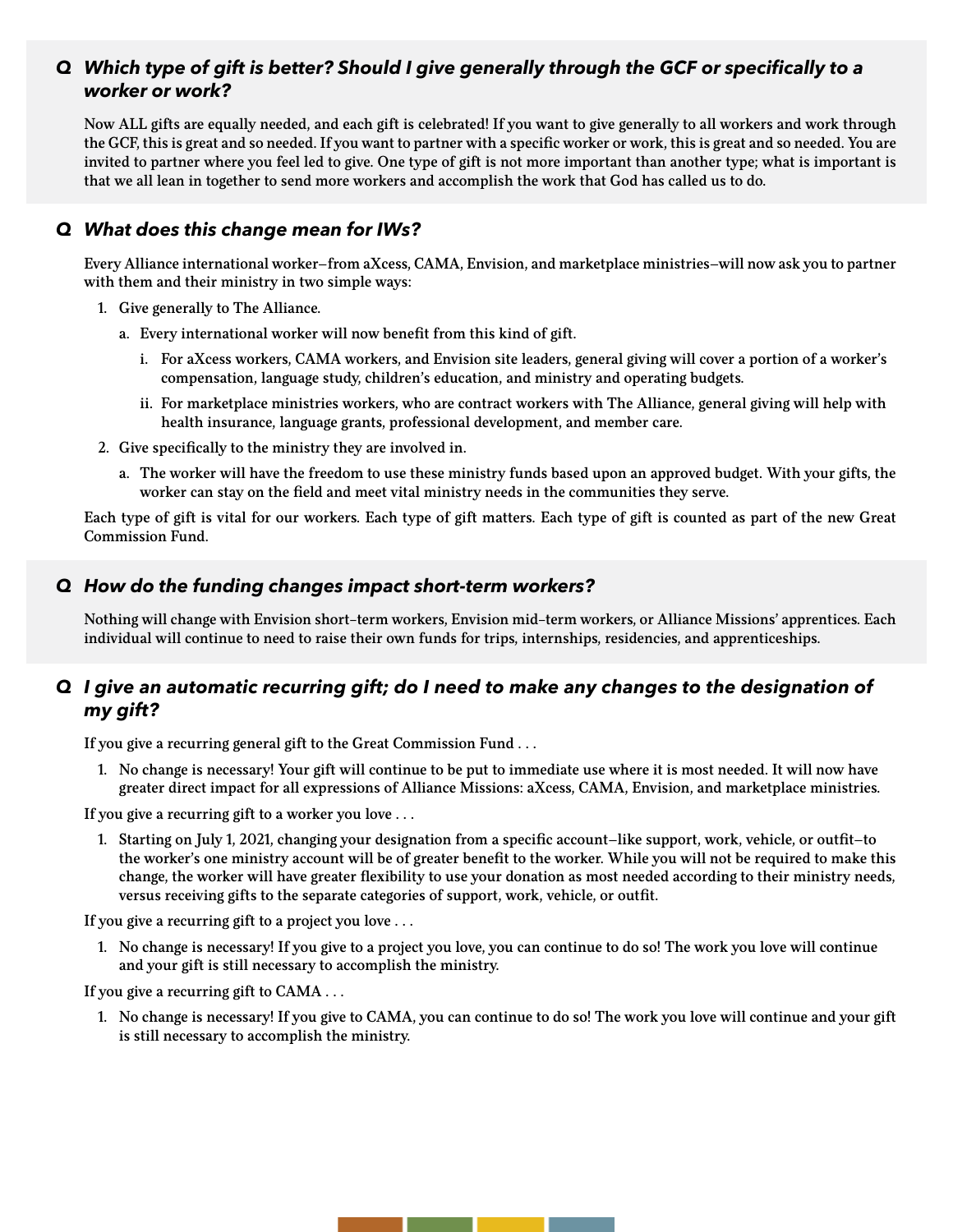# *Q Does this change have any effect on how I actually make my gift?*

While the new funding changes may impact how you designate and where you designate your gift, the Alliance funding changes will not have any impact on the way you give. Please continue giving in your preferred way! You can give:

- 1. Online.\* Monthly and one-time credit card or e-check gifts can be made online at cmalliance.org/give.
- 2. Through your Alliance church offering.
- 3. By check. Make your check payable to "The Christian and Missionary Alliance" and mark the memo line with your designation. Then mail to the National Office:

The Alliance 8595 Explorer Dr. Colorado Springs, CO 80920

- 4. By phone: Have a credit card ready and call toll free (866) 443-8262, Monday to Friday, 8:30 a.m. 4:30 p.m. (MST)
- 5. Non-cash gifts: There are many other tax-wise options that may be right for you. You can visit cmalliance.giftlegacy. com to learn more about giving gifts of stocks, securities, real estate, IRA qualified charitable distributions, and more.

\*Online giving will change July 1, 2021 to accommodate these changes.

### *Q What does this change mean for CAMA?*

Gifts to CAMA will continue to be accepted and needed to advance relief and development work and demonstrate Christcentered compassion. Donations to CAMA, including to any CAMA worker and project, now count as part of the new Great Commission Fund. And any gift you make generally to the Great Commission Fund will have a more significant benefit for CAMA workers and work!

As always, CAMA will continue to respond to natural disasters that impact our Alliance family. Giving to CAMA's Disaster Relief fund is a direct way to help with relief and recovery.

Donations to CAMA can continue to be made on camaservices.org and cmalliance.org.

#### *Q How will ALL expressions of Alliance Missions beneft from general giving through the Great Commission Fund?*

In the new Great Commission Fund, ALL expressions of Alliance Missions—aXcess, CAMA, Envision, and marketplace ministries—will receive financial benefit when you give to the Great Commission Fund. A general gift to The Alliance through the Great Commission Fund will be put to immediate use where it is most needed according to budgeted needs.

#### *Q Is this new funding change a product of the National Offce relocation to Ohio?*

The Alliance funding changes are completely separate and unrelated to the relocation of The Alliance National Office to Columbus, Ohio. The reasons, purposes, and work for these changes began years before the relocation was considered.

#### *Q I currently give to a worker's support, work, vehicle, or outft account. Do I need to change how I designate my gift?*

Thank you for partnering with an Alliance international worker! Starting on July 1, 2021, changing your designation to the worker's ministry will be of greater benefit to the worker. While you will not be required to make this change, the worker will have greater flexibility to use your donation as most needed according to their ministry needs, versus receiving gifts to the separate categories of support, work, vehicle, or outfit.